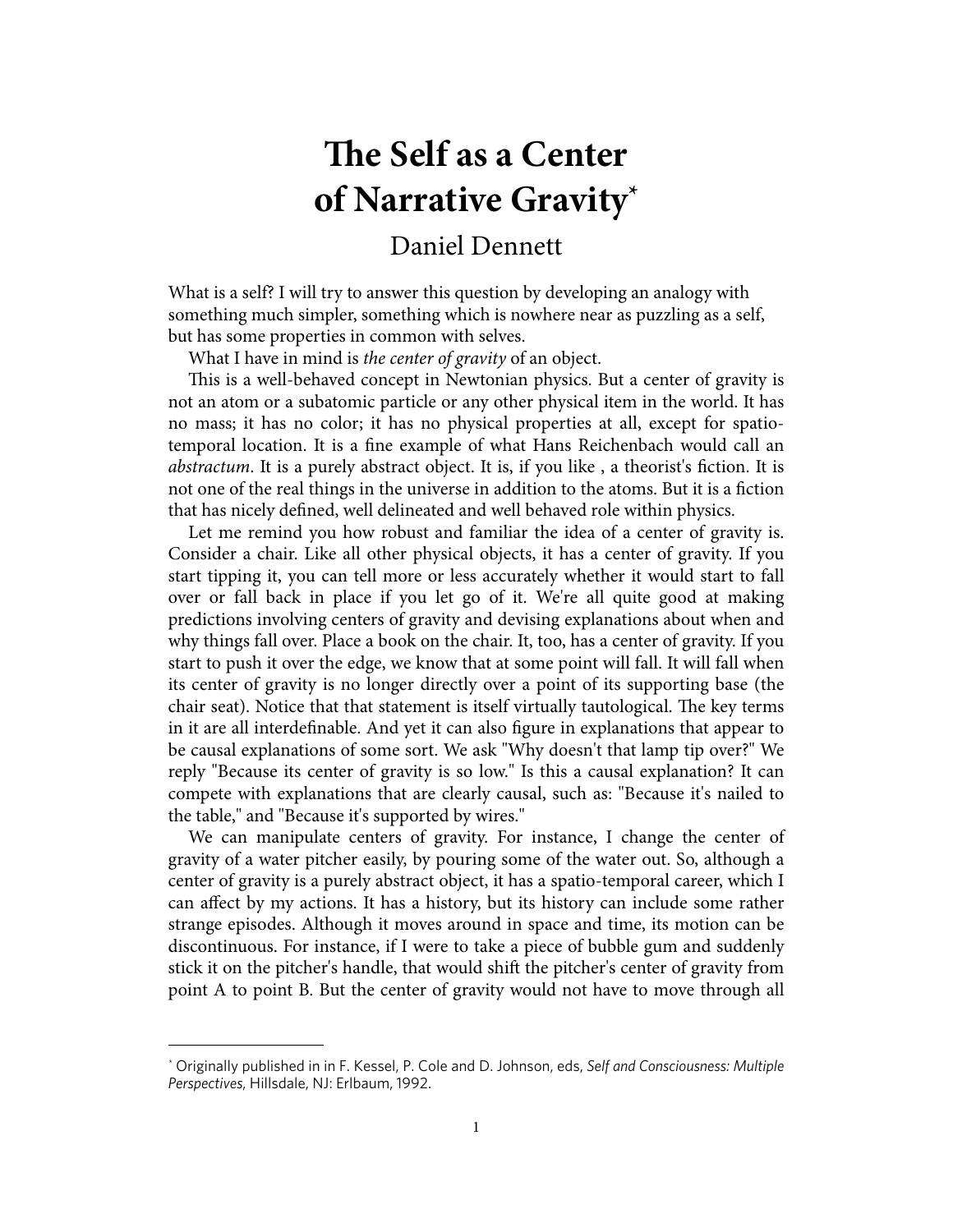the intervening positions. As an abstractum, it is not bound by all the constraints of physical travel.

Consider the center of gravity of a slightly more complicated object. Suppose we wanted to keep track of the career of the center of gravity of some complex machine with lots of turning gears and camshafs and reciprocating rods--the engine of a steam-powered unicycle, perhaps. And suppose our theory of the machine's operation permitted us to plot the complicated trajectory of the center of gravity precisely. And suppose--most improbably--that we discovered that in this particular machine the trajectory of the center of gravity was precisely the same as the trajectory of a particular iron atom in the crankshaft. Even if this were discovered, we would be wrong even to *entertain* the hypothesis that the machine's center of gravity was (identical with) that iron atom. That would be a category mistake. A center of gravity is *just* an abstractum. It's just a fictional object. But when I say it's a fictional object, I do not mean to disparage it; it's a wonderful fictional object, and it has a perfectly legitimate place within serious, sober, *echt* physical science.

A self is also an abstract object, a theorist's fiction. The theory is not particle physics but what we might call a branch of people-physics; it is more soberly known as a phenomenology or hermeneutics, or soul-science (*Geisteswissenschaft*). The physicist does an *interpretation*, if you like, of the chair and its behavior, and comes up with the theoretical abstraction of a center of gravity, which is then very useful in characterizing the behaviour of the chair in the future, under a wide variety of conditions. The hermeneuticist or phenomenologist--or anthropologist--sees some rather more complicated things moving about in the world--human beings and animals--and is faced with a similar problem of interpretation. It turns out to be theoretically perspicuous to organize the interpretation around a central abstraction: each person has a *self* (in addition to a center of gravity). In fact we have to posit selves for *ourselves* as well. The theoretical problem of self-interpretation is at least as difficult and important as the problem of other-interpretation.

Now how does a self differ from a center of gravity? It is a much more complicated concept. I will try to elucidate it via an analogy with another sort of fictional object: fictional characters in literature. Pick up *Moby Dick* and open it up to page one. It says, "Call me Ishmael." Call whom Ishmael? Call Melville Ishmael? No. Call Ishmael Ishmael. Melville has created a fictional character named Ishmael. As you read the book you learn about Ishmael, about his life, about his beliefs and desires, his acts and attitudes. You learn a lot more about Ishmael then Melville ever explicitly tells you. Some of it you can read in by implication. Some of it you can read in by extrapolation. But beyond the limits of such extrapolation fictional worlds are simply *indeterminate*. Thus, consider the following question (borrowed from David Lewis's "Truth and Fiction," *American Philosophical Quarterly*, 1978, 15, pp.37-46). Did Sherlock Holmes have three nostrils? The answer of course is no, but not because Conan Doyle ever says that he doesn't, or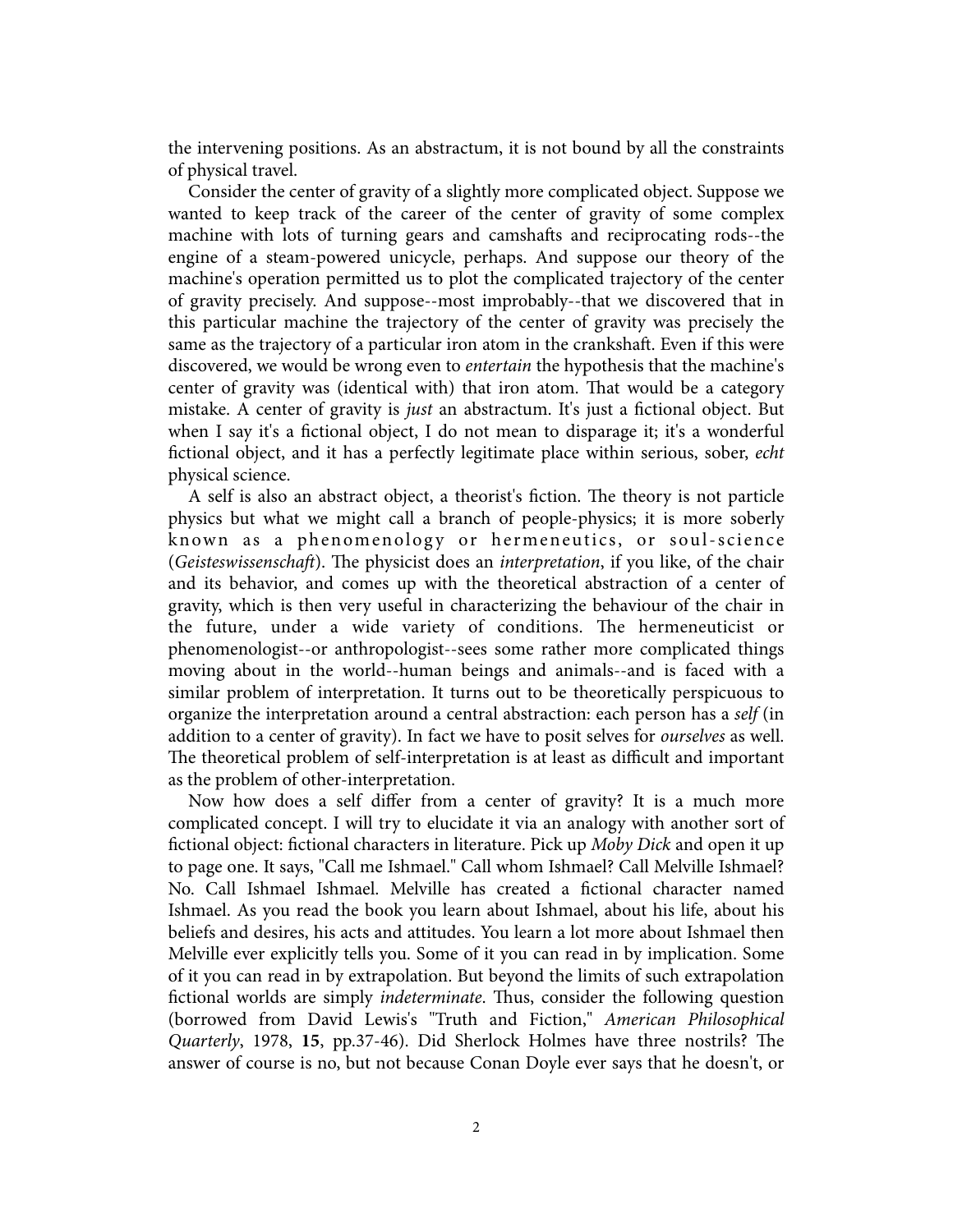that he has two, but because we're entitled to make that extrapolation. In the absence of evidence to the contrary, Sherlock Holmes' nose can be supposed to be normal. Another question: Did Sherlock Holmes have a mole on his left shoulder blade? The answer to this question is neither yes nor no. Nothing about the text or about the principles of extrapolation from the text permit an answer to that question. There is simply no fact of the matter. Why? Because Sherlock Holmes is a merely fictional character, created by, or constituted out of, the text and the culture in which that text resides.

This indeterminacy is a fundamental property of fictional objects which strongly distinguishes them from another sort of object scientists talk about: theoretical entities, oor what Reichenbach called *illata*--inferred entities, such as atoms, molecules and neutrinos. A logician might say that the "rpinciple of bivalence" does not hold for fictional objects. That is to say, with regard to any actual man, living or dead, the question of whether or not he has or had a mole on his left shoulder blade has an anwer, yes or no. Did Aristotle has such a mole? There is a fact of the matter even if we can never discover it. But with regard to a fictional character, that question may have no answer at all.

We can imagine someone, a benighted literary critic, perhaps, who doesn't understand that fiction is fiction. This critic has a strange theory about how fiction works. He thinks that something literally magical happens when a novelist writes a novel. When a novelist sets down words on paper, this critic says (one ofen hears claims like this, but not meant to be taken completely literally), the novelist actually *creates a world*. A litmus test for this bizarre view is the principle of bivalence: when our imagined critic speaks of a fictional world he means a strange sort of *real* world, a world in which the principle of bivalence holds. Such a critic might seriously wonder whether Dr Watson was *really* Moriarty's second cousin, or whether the conductor of the train that took Holmes and Watson to Aldershot was also the conductor of the train that brought them back to London. That sort of question can't properly arise if you understand fiction correctly, of course. Whereas analogous questions about historical personages have to have yes or no answers, even if we may never be able to dredge them up.

Centers of gravity, as a fictional objects, exhibit the same feature. They have only the properties that the theory that constitutes them endowed them with. If you scratch your head and say, "I wonder if maybe centers of gravity are really neutrinos!" you have misunderstood the theoretical status of a center of gravity.

Now how can I make the claim that a self--your own real self, for instance--is rather like a fictional character? Aren't all fi*ctional* selves dependent for their very creation on the existence of *real* selves? It may seem so, but I will argue that this is an illusion. Let's go back to Ishmael. Ishmael is a fictional character, although we can certainly learn all about him. One might find him in many regards more real than many of one's friencds. But, one thinks, Ishmael was created by Melville, and Melville is a real character--was a real character. A real self. Doesn't this show that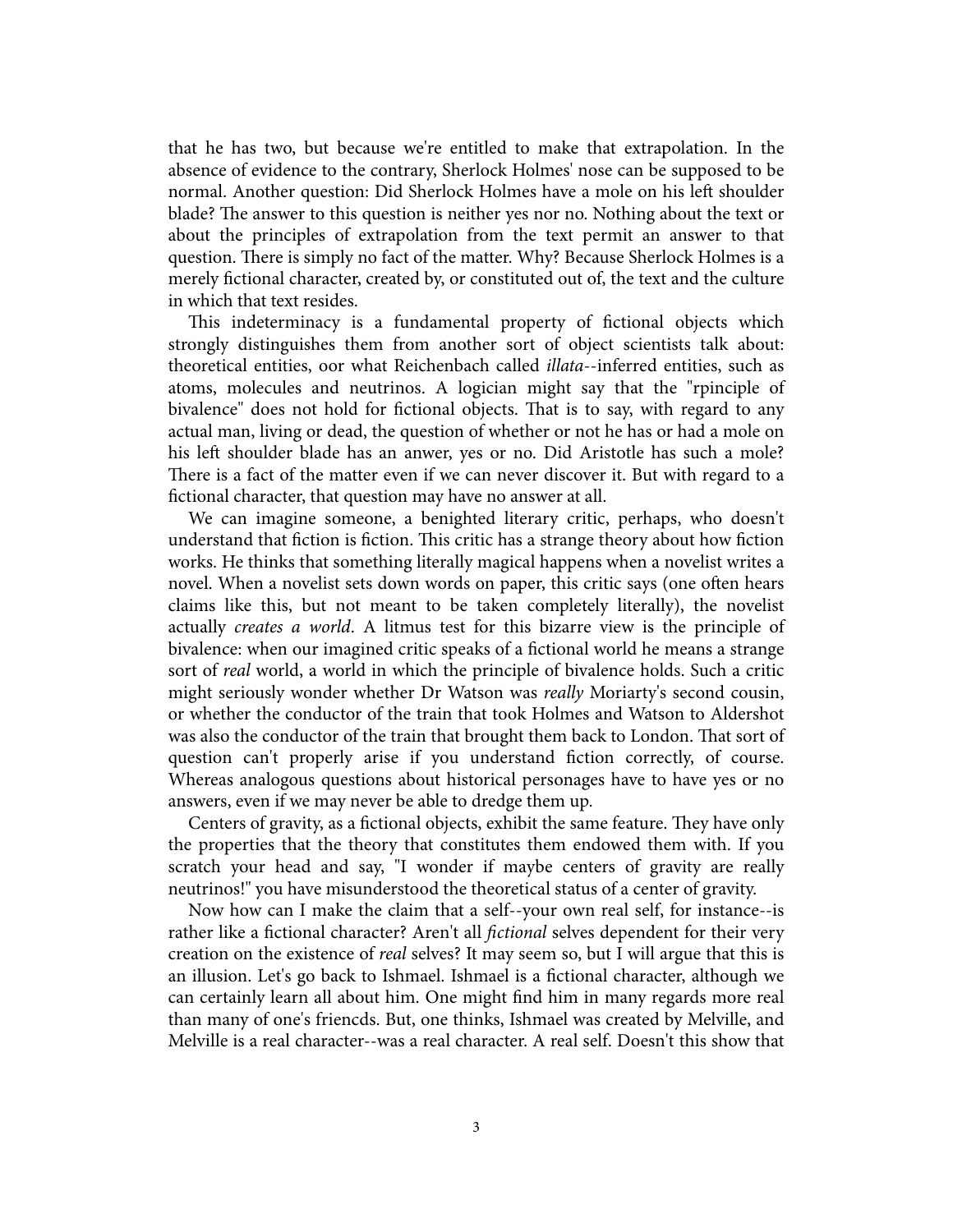it takes a real self to create a fictional self? I think not, but If I am to convince you, I must push you through an exercise of the imagination.

First of all, I want to imagine something some of you may think incredible: a novel-writing machine. We can suppose it is a product of artificial intelligence research, a computer that has been designed or programmed to write novels. But it has not been designed to write any particular novel. We can suppose (if it helps) that it has been given a great stock of whatever information it might need, ans some partially random and hence unpredictable ways of starting the seed of a story going, and building upon it. Now imagine that the designers are sitting back, wondering what kind of novel their creation is going to write. They turn the thing on and afer a while the high speed printer begins to go clickety-clack and out comes the first sentence. "Call me Gilbert," it says. What follows is the apparent autobiography of some fictional Gilbert. Now Gilbert is a fictional, created self but its creator is no self. Of course there were human designers who designed the machine, but they didn't design Gilbert. Gilbert is a product of a design or invention process in which there aren't any selves at all. That is, I am *stipulating* that this is not a conscious machine, not a "thinker." It is a dumb machine, but it does have the power to write a passable novel. (IF you think this is striclty impossible I can only challenge you to show why you think this must be so, and invite you read on; in the end you may not have an interest in defending such a precarious impossibilility-claim.)

So we are to imagine that a passable story is emitted from the machine. Notice that we can perform the same sort of literary exegesis with regard to this novel as we can with any other. In fact if you were to pick up a novel at random out of a library, you could not tell with certainty that it wasn't written by something like this machine. (And if you're a New Critic you shouldn't care.) You've got a text and you can interpret it, and so you can learn the story, the life and adventures of Gilbert. Your expectations and predictions, as you read, and your interpretive reconstruction of what you have already read, will congeal around the central node of the fictional character, Gilbert.

But now I want to twiddle the knobs on this thought experiment. So far we've imagined the novel, T*e Life and Times of Gilbert*, clanking out of a computer that is just a box, sitting in the corner of some lab. But now I want to change the story a little bit and suppose that the computer has arms and legs--or better: wheels. (I don't want to make it too anthropomorphic.) It has a television eye, and it moves around in the world. It also begins its tale with "Call me Gilbert," and tells a novel, but now we notice that if we do the trick that the New Critics say you should never do, and *look outside the text*, we discover that there's a truth-preserving interpretation of that text in the real world. The adventures of Gilbert, the fictional character, now bear a striking and presumably non-coincidental relationship to the adventures of this robot rolling around in the world. If you hit the robot with a baseball bat, very shortly thereafer the story of Gilbert includes his being hit with a baseball bat by somebody who looks like you. Every now and then the robot gets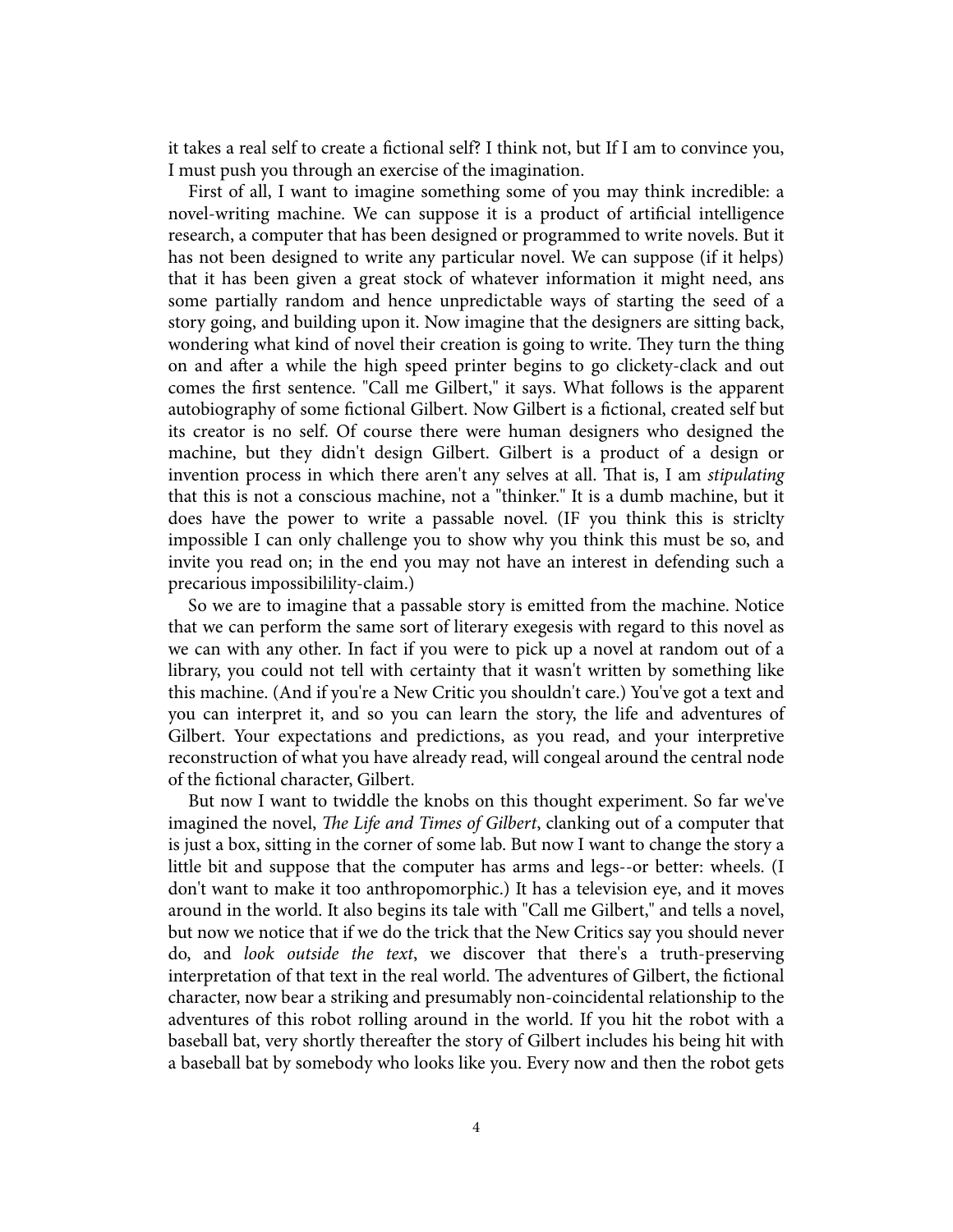locked in the closed and then says "Help me!" Help whom? Well, help Gilbert, presumably. But who is Gilbert? Is Gilbert the robot, or merely the fictional self created by the robot? If we go and help the robot out of the closet, it sends us a note: "Thank you. Love, Gilbert." At this point we will be unable to ignore the fact that the fictional career of the fictional Gilbert bears an intersting resemblance to the "career" of this mere robot moving through the world. We can still maintain that the robot's *brain*, the robot's computer, really knows nothing about the world; *it's* not a self. It's just a clanky computer. It doesn't know what it's doing. It doesn't even know that it's creating a fictional character. (The same is just as true of your brain; *it* doesn't know what it's doing either.) Nevertheless, the patterns in the behavior that is being controlled by the computer are interpretable, by us, as accreting biography--telling the narrative of a self. But we are not the only interpreters. The robot novelist is also, of course, an interpreter: a *self*-interpreter, providing its own account of its activities in the world.

I propose that we take this analogy seriously. "Where is the self?" a materialist philosopher or neuroscientist might ask. It is a category mistake to start looking around for the self in the brain. Unlike centers of gravity, whose sole property is their spatio-temporal position, selves have a spatio-temporal position that is only grossly defined. Roughly speaking, in the normal case if there are three human beings sitting on a park bench, there are three selves there, all in a row and roughly equidistant from the fountain they face. Or we might use a rather antique turn of phrase and talk about how many *souls* are located in the park. ("All twenty souls in the starboard lifeboat were saved, but those that remained on deck perished.")

Brain research may permit us to make some more fine-grained localizations, but the capacity to achieve *some* fine-grained localization does not give one grounds for supposing that the process of localization can continue indefinitely and that the day will finally come when we can say, "That cell there, right in the middle of hippocampus (or wherever)--that's the self!"

There's a big difference, of course, between fictional characters and our own selves. One I would stress is that a fictional character is usually encountered as a *fait accompli*. Afer the novel has been written and published, you read it. At that point it is too late for the novelist to render determinate anything indeterminate that strikes your curiosity. Dostoevesky is dead; you can't ask him what *else* Raskolnikov thought while he sat in the police station. But novels don't have to be that way. John Updike has written three novels about Rabbit Angstrom: *Rabbit Run*, *Rabbit Redux*, and *Rabbit is Rich*. Suppose that those of us who particularly liked the first novel were to get together and compose a list of questions for Updike--things we wished Updike has talked about in that first novel, when Rabbit was a young former basketball star. We could send our questions to Updike and ask him to consider writing another novel in the series, only this time not continuing the chronological sequence. Like Lawrence Durrell's *Alexandria Quarter*, the Rabbit series could include another novel about Rabbit's early days when he was still playing basketball, and this novel could answer our questions.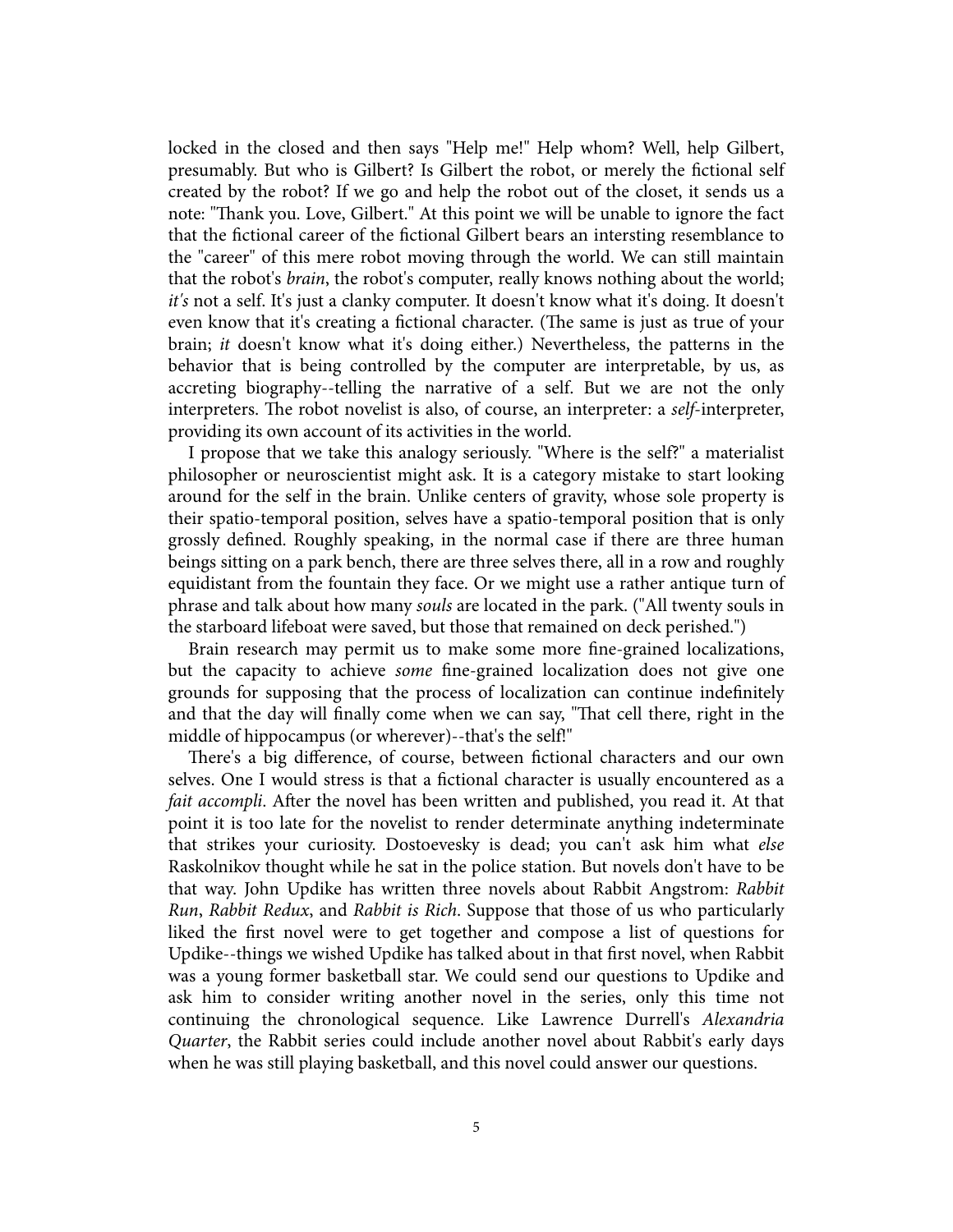Notice what we would *not* be doing in such a case. We would not be saying to Updike, "Tell us the answers that you already know, the answers that are already fixed to those questions. Come on, let us know all those secrets you've been keeping from us." Nor would we be asking Updike to do research, as we might ask the author of a multi-volume biography of a real person, We would be asking him to write a new novel, to invent some more novel for us, on demand. And if he acceded, he would enlarge and make more determinate the character of Rabbit Angstrom in the process of writing the new novel. In this way matters which are indeterminate at one time can become determined later by a creative step.

I propose that this imagined exercise with Updike, getting him to write more novels on demand to answer our questions, is actually a familiar exercise. That is the way we treat each other; that is the way we are. We cannot undo those parts of our pasts that are determinate, but our selves are constantly being made more determinate as we go along in response to the way the world impinges on us. Of course it is also possible for a person to engage in auto-hermeneutics, interpetation of one's self, and in particular to go back and think about one's past, and one's memories, and to rethink them and rewrite them. This process does change the "fictional" character, the character that you are, in much the way that Rabbit Angstrom, after Updike writes the second novel about him as a young man, comes to be a rather different fictional character, determinate in ways he was never determinate before. This would be an utterly mysterious and magical prospect (and hence something no one should take seriously) *if the self were anything but an abstractum*.

I want to bring this out by extracting one more feature from the Updike thought experiment. Updike might take up our request but then he might prove to be forgetful. Afer all, it's been many years since he wrote *Rabbit Run*. He might not want to go back and reread it carefully; and when he wrote the new novel it might end up being inconsistent with the first. He might have Rabbit being in two places at one time, for instance. If we wanted to settle what the *true* story was, we'd be falling into error; there is no true story. In such a circumstance there would be simply be a failure of coherence of all the data that we had about Rabbit. And because Rabbit is a fictional character, we wouldn't smite our foreheads in wonder and declare "Oh my goodness! There's a rift in the universe; we've found a contradiction in nature!" Nothing is easier than contradiction when you're dealing with fiction; a fictional character can have contradictory properties because it's *just* a fictional character. We find such contradictions intolerable, however, when we are trying to interpret something or someone, even a fictional character, so we typically *bifurcate* the character to resolve the conflict.

Something like this seems to happen to real people on rare occasions. Consider the putatively true case histories recorded in *The Three Faces of Eve* and *Sybil*. (Corbett H. Tigpen and Hervey Cleckly, T*e* T*ree Faces of Eve*, McGraw Hill, 1957, and Flora Rheta Schreiber, *Sybil*, Warner paperback, 1973.) Eve's three faces were the faces of three distinct personalities, it seems, and the woman portrayed in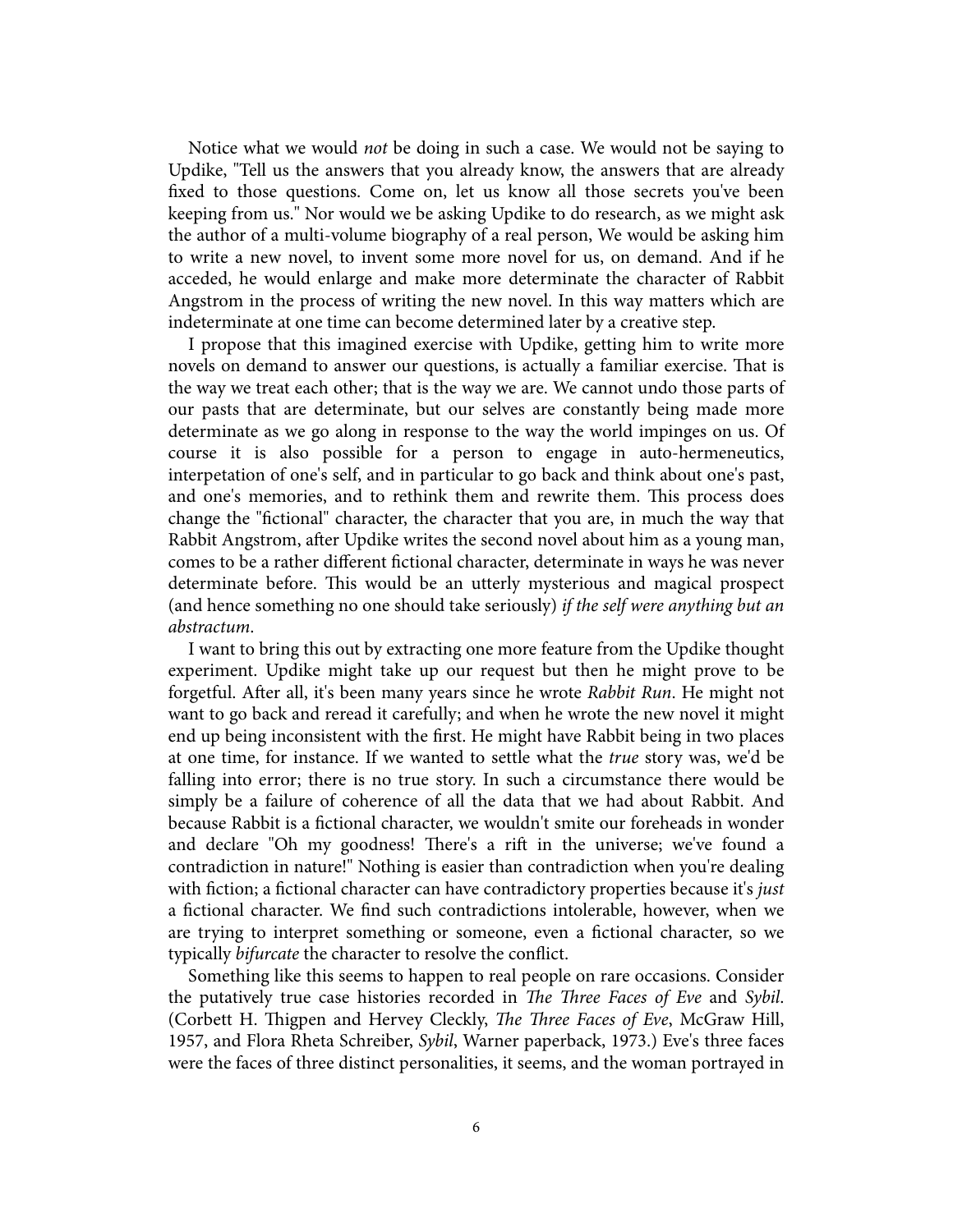*Sybil* had *many* different selves, or so it seems. How can we make sense of this? Here is one way--a solemn, skeptical way favored by some of the psychotherapists with whom I've talked about such cases: when Sybil went in to see her therapist the first time, she wasn't several different people rolled into one body. Sybil was a novel-writing machine that fell in with a very ingenious questioner, a very eager reader. And together they collaborated--innocently--to write many, many chapters of a new novel. And, of course, since Sybil was a sort of living novel, she went out and engaged in the world with these new selves, more or less created on demand, under the eager suggestion of a therapist.

I now believe that this is overly skeptical. The population explosion of new characters that typically follows the onset of psychotherapy for sufferers of Multiple Personality Disorder (MPD) is probably to be explained along just these lines, but there is quite compelling evidence in some cases that some multiplicity of selves (two or three or four, let us say) had already begun laying down biography before the therapist came along to do the "reading". And in any event, Sybil is only a strikingly pathological case of something quite normal, a behavior pattern we can find in ourselves. We are all, at times, confabulators, telling and retelling ourselves the story of our own lives, with scant attention to the question of truth. Why, though do we behave this way? Why are we all such inveterate and inventive autobiographical novelists? As Umberto Maturana has (uncontroversially) observed: "Everything said is said by a speaker to another speaker that may be himself." But why should one talk to oneself? Why isn't that an utterly idle activity, as systematically futile as trying to pick oneself up by one's own bootstraps?

A central clue comes from the sort of phenomena uncovered by Michael Gazzaniga's research on those rare individuals--the "split-brain subjects"--whose *corpus callosum* has been surgically severed, creating in them two largely independent cortical hempisheres that can, on occasion, be differently informed about the current scene. Does the operation *split* the self in two? Afer the operation, patients normally exhibit no signs of psychological splitting, appearing to be no less unified than you or I except under particularly contrived circumstances. But on Gazzaniga's view, this does not so much show that the patients have preserved their pre-surgical unity as that the unity of normal life is an illusion.

According to Gazzaniga, the normal mind is *not* beautifully unified, but rather a problematically yoked-together bundle of partly autonomous systems. All parts of the mind are not equally accessible to each other at all times. These modules or systems sometimes have internal communication problems which they solve by various ingenious and devious routes. If this is true (and I think it is), it may provide us with an answer to a most puzzling question about conscious thought: what good is it? Such a question begs for a evolutionary answer, but it will have to speculative, of course. (It is not critical to my speculative answer, for the moment,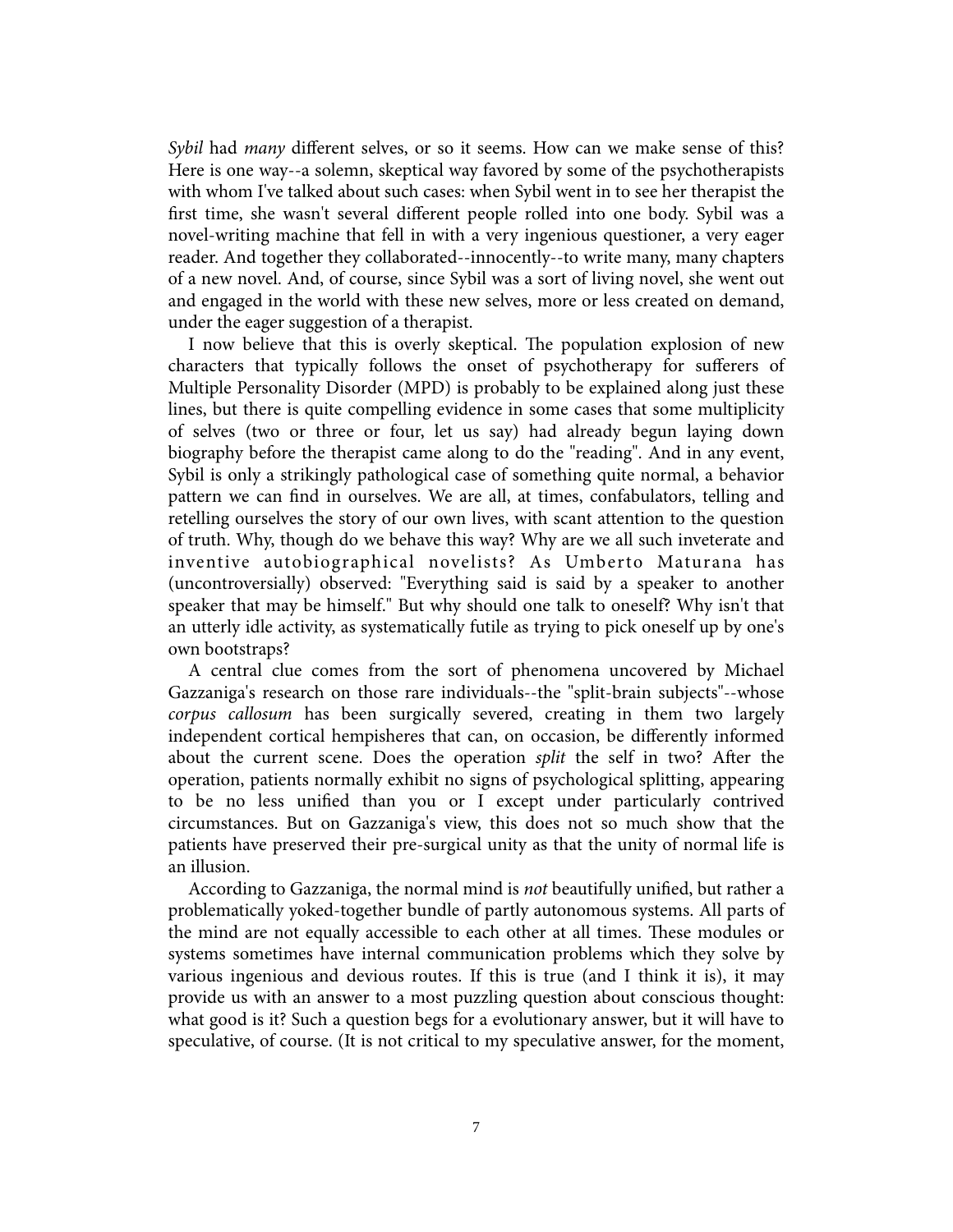where genetic evolution and transmission breaks off and cultural evolution and transmission takes over.)

In the beginning--according to Julian Jaynes (T*e Origins of Consciousness in the Breakdown of the Bicameral Mind*, Boston: Hougton Mifflin, 1976), whose account I am adapting--were speakers, our ancestors, who weren't really conscious. They spoke, but they just sort of blurted things out, more or less the way bees do bee dances, or the way computers talk to each other. That is not conscious communication, surely. When these ancestors had problems, sometimes they would "ask" for help (more or less like Gilbert saying "Help me!" when he was locked in the closet), and sometimes there would be somebody around to hear them. So they got into the habit of asking for assistance and, particularly, asking questions. Whenever they couldn't figure out how to solve some problem, they would ask a question, addressed to no one in particular, and sometimes whoever was standing around could answer them. And they also came to be designed to be provoked on many such occasions into answering questions like that--to the best of their ability--when asked.

Then one day one of our ancestors asked a question in what was apparently an inappropriate cirucmstance: thre was nobody around to be the audience. Strangely enough, he heard his own question, and this stimulated him, cooperatively, to think of an answer, and sure enough the answer came to him. He had established, without realizing what he had done, a communication link between two parts of his brain, between which there was, for some deep biological reason, an accessability problem. One component of the mind had confronted a problem that another component could solve; if only the problem could be posed for the latter component! Thanks to his habit of asking questions, our ancestor stumbled upon a route via the ears. What a discovery! Sometimes talking and listening to yourself can have wonderful effects, not otherwise obtainable. All that is needed to make sense of this idea is the hypothesis that the modules of the mind have different capacities and ways of doing things, and are not perfectly interaccessible. Under such circumstances it could be true that the way to get yourself to figure out a problem is to tickle your ear with it, to get that part of your brain which is best stimulated by *hearing* a question to work on the problem. Then sometimes you will find yourself with the answer you seek on the tip of your tongue.

Tis would be enough to establish the evolutionary endorsement (which might well be only culturally transmitted) of the behavior of *talking to yourself*. But as many writers have observed, conscious thinking seems--much of it--to be a variety of particularly efficient and private talking to oneself. The evolutionary transition to thought is then easy to conjure up. All we have to suppose is that the route, the circuit that at first went via mouth and ear, got shorter. People "realized" that the actual vocalization and audition was a rather inefficient part of the loop. Besides, if there were other people around who might overhear it, you might give away more information than you wanted. So what developed was a habit of subvocalization, and this in turn could be streamlined into conscious, verbal thought.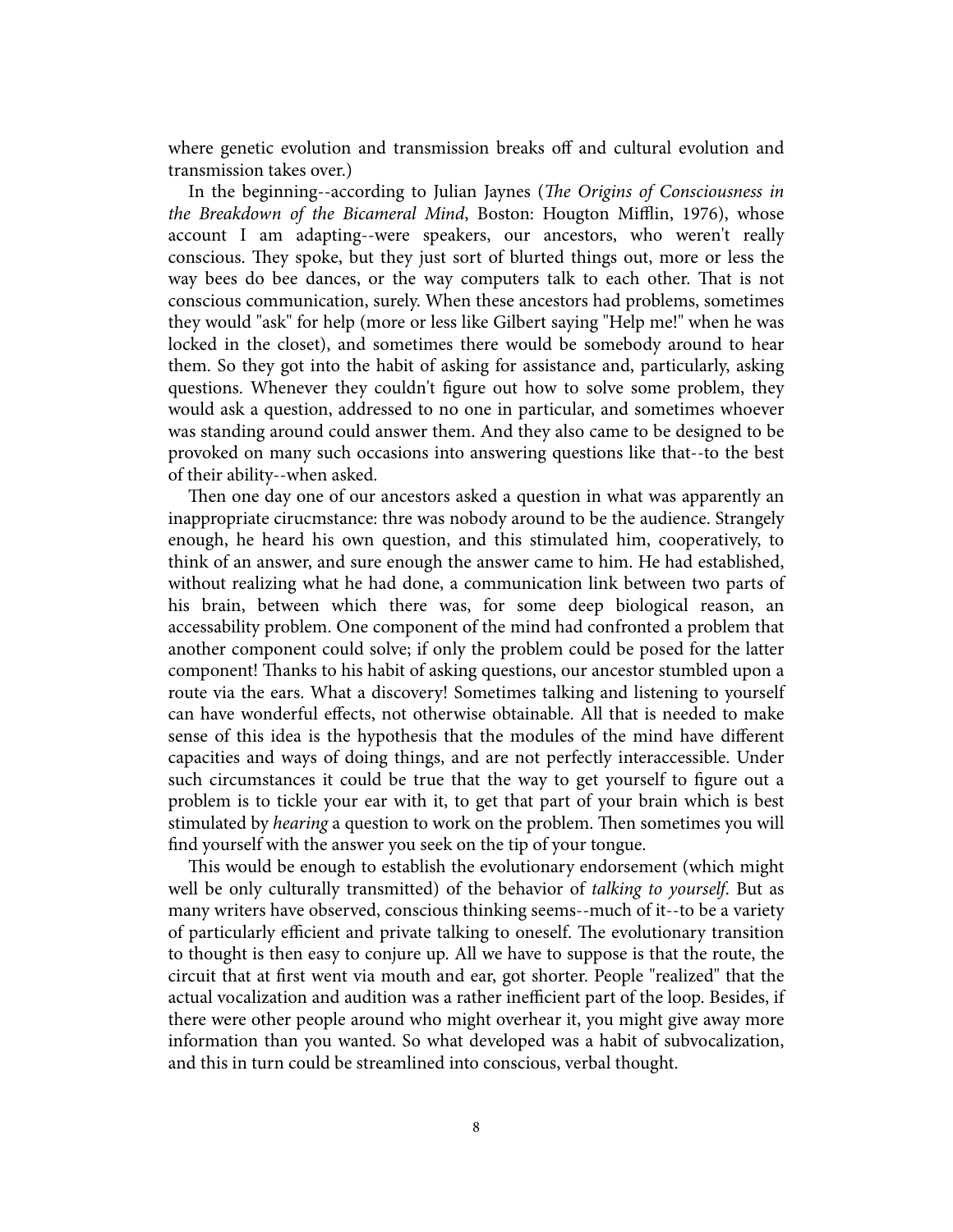In his posthumous book *On* T*inking* (ed. Konstantin Kolenda, Totowa New Jersey, Rowman and Littlefield, 1979), Gilbert Ryle asks: "What is *Le Penseur* doing?" For behaviorists like Ryle this is a real problem. One bit of chin-on-fistwith-knitted-brow looks pretty much like another bit, and yet some of it seems to arrive at good answers and some of it doesn't. What can be going on here? Ironically, Ryle, the arch-behaviorist, came up with some very sly suggestions about what might be going on. Conscious thought, Ryle claimed, should be understood on the model of self-teaching, or better, perhaps: self-schooling or training. Ryle had little to say about how this self-schooling might actually work, but we can get some initial understanding of it on the supposition that we are *not*  the captains of our ships; there is no conscious self that is unproblematically in command of the mind's resources. Rather, we are somewhat disunified. Our component modules have to act in opportunistic but amazingly resourceful ways to produce a modicum of behavioral unity, *which is then enhanced by an illusion of greater unity*.

What Gazzaniga's research reveals, sometimes in vivid detail, is how this must go on. Consider some of his evidence for the extraordinary resourcefulness exhibited by (something in) the right hemisphere when it is faced with a communication problem. In one group of experiments, split-brain subjects must reach into a closed bag with the left hand to feel an object, which they are then to identify verbally. The sensory nerves in the left hand lead to the right hemisphere, whereas the control of speech is normally in the lef hemisphere, but for most of us, this poses no problem. In a normal person, the left hand can know what the right hand is doing thanks to the corpus collosum, which keeps both hemispheres mutually informed. But in a split-brain subject, this unifying link has been removed; the right hemisphere gets the information about the touched object from the left hand, but the left, language-controlling, hemisphere must make the identification public. So the "part which can speak" is kept in the dark, while the "part which knows" cannot make public its knowledge.

There is a devious solution to this problem, however, and split-brain patients have been observed to discover it. Whereas ordinary tactile sensations are represented contralaterally--the signals go to the opposite hemisphere--pain signals are also represented ipsilaterally. That is, thanks to the way the nervous system is wired up, pain stimuli go to both hemispheres. Suppose the object in the bag is a pencil. The right hemisphere will sometimes hit upon a very clever tactic: hold the pencil in your left hand so its point is pressed hard into your palm; this creates pain, and lets the left hemisphere know there's something sharp in the bag, which is enough of a hint so that it can begin guessing; the right hemisphere will signal "getting warmer" and "got it" by smiling or other controllable sings, and in a very short time "the subject"--the *apparently* unified "sole inhabitant" of the body- will be able to announce the correct answer.

Now either the split-brain subjects have developed this extraordinarily devious talent as a reaction to the operation that landed them with such radical